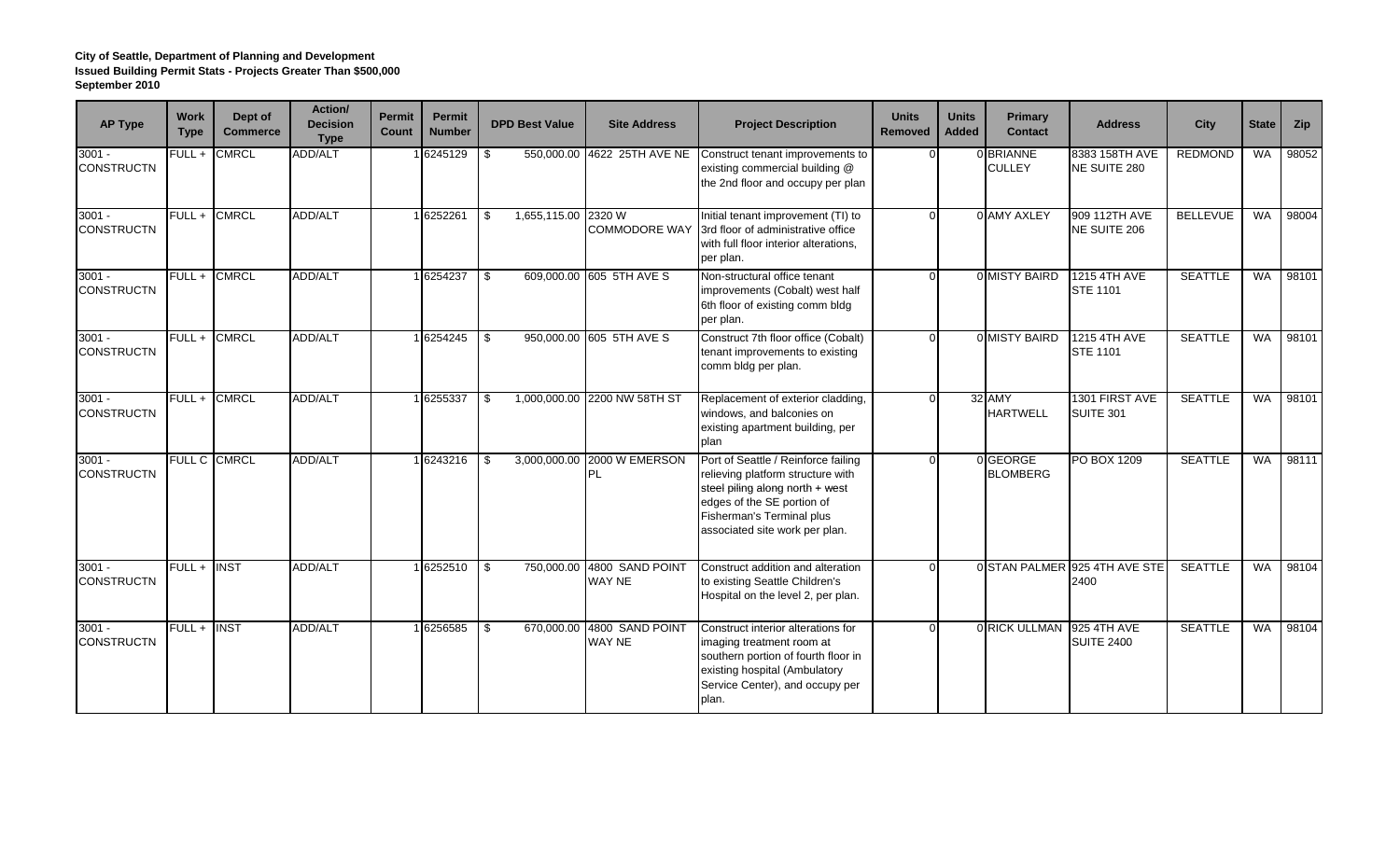| <b>AP Type</b>                | <b>Work</b><br><b>Type</b> | Dept of<br><b>Commerce</b> | Action/<br><b>Decision</b><br><b>Type</b> | <b>Permit</b><br>Count | Permit<br><b>Number</b> |      | <b>DPD Best Value</b> | <b>Site Address</b>          | <b>Project Description</b>                                                                                                                                                                                                                                                                                                                                               | <b>Units</b><br><b>Removed</b> | <b>Units</b><br><b>Added</b> | Primary<br><b>Contact</b>     | <b>Address</b>                   | City           | <b>State</b> | Zip   |
|-------------------------------|----------------------------|----------------------------|-------------------------------------------|------------------------|-------------------------|------|-----------------------|------------------------------|--------------------------------------------------------------------------------------------------------------------------------------------------------------------------------------------------------------------------------------------------------------------------------------------------------------------------------------------------------------------------|--------------------------------|------------------------------|-------------------------------|----------------------------------|----------------|--------------|-------|
| $3001 -$<br><b>CONSTRUCTN</b> | FULL C INST                |                            | ADD/ALT                                   |                        | 6228700                 | l \$ |                       |                              | 2,531,136.00 2600 S HOLGATE ST Construct additions and alter<br>existing institution (Holgate Street<br>Church of Christ) per plan.                                                                                                                                                                                                                                      |                                |                              | 0 PAUL ENGERT                 | 1300 LAKESIDE<br><b>AVE</b>      | <b>SEATTLE</b> | WA           | 98122 |
| $3001 -$<br><b>CONSTRUCTN</b> | FULL C INST                |                            | ADD/ALT                                   |                        | 1 6238831               |      | 4,600,000.00          |                              | 10525 3RD AVE NW Substantial Alterations to<br>Viewlands Elementary School:<br>new site ramp, structural<br>upgrades, accessible bathrooms,<br>replaced mechanical, new<br>sprinklers, improvements to<br>library, offices, kitchen and<br>classrooms, (alterations to five<br>portable buildings: all buildings<br>reviewed and routed under AP#<br>6238831), per plan. |                                |                              | 0 VINCENT<br><b>GONZALES</b>  | 71 COLUMBIA ST                   | <b>SEATTLE</b> | <b>WA</b>    | 98104 |
| $3001 -$<br><b>CONSTRUCTN</b> | <b>FULL C INST</b>         |                            | ADD/ALT                                   |                        | 16239006                | -\$  | 3,230,000.00          | 11650 BEACON<br>AVE S        | Construct substantial alterations<br>to existing rainier view elementary<br>school and alterations to existing<br>playground, per plan.                                                                                                                                                                                                                                  |                                |                              | 0 FREEMAN<br><b>FONG</b>      | 1218 3RD AVE<br><b>SUITE#380</b> | <b>SEATTLE</b> | <b>WA</b>    | 98101 |
| <b>COMMERCIAL ADD ALT</b>     |                            |                            |                                           | 11                     |                         | - \$ | 19,545,251.00         |                              |                                                                                                                                                                                                                                                                                                                                                                          | $\Omega$                       | 32                           |                               |                                  |                |              |       |
| $3001 -$<br><b>CONSTRUCTN</b> | <b>FULL</b>                | <b>MF</b>                  | <b>ADD/ALT</b>                            |                        | 1 6258428               | -SS  |                       | AVE N                        | 679,600.00 4421 GREENWOOD Repair and replace siding,<br>windows, patio doors, and exterior<br>deck railings at existing<br>condominium building (Harbor<br>Light Condominium), per plans.                                                                                                                                                                                |                                |                              | 0 KEITH<br><b>LIVINGSTONE</b> | 9049 20TH AVE<br><b>SW</b>       | <b>SEATTLE</b> | WA           | 98106 |
| $3001 -$<br><b>CONSTRUCTN</b> | FULL C MF                  |                            | <b>ADD/ALT</b>                            |                        | 6218726                 |      |                       | 1,000,000.00 717 BELMONT AVE | Condominium conversion from<br>apartment, substantial alterations<br>and occupy per plan                                                                                                                                                                                                                                                                                 |                                |                              |                               | 0 DIRK BOUWER 3551 W HOWE ST     | <b>SEATTLE</b> | <b>WA</b>    | 98199 |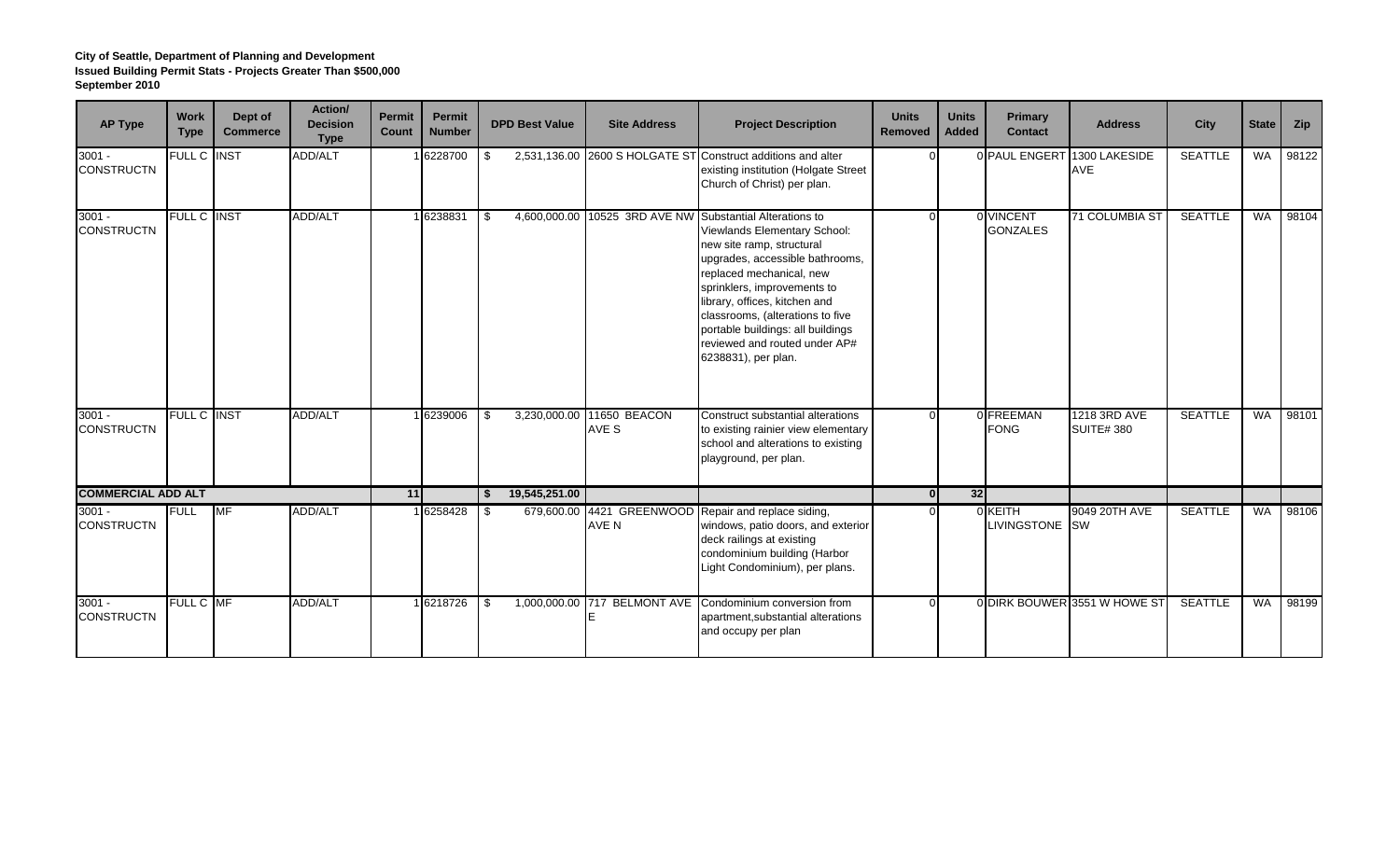| <b>AP Type</b>                | <b>Work</b><br><b>Type</b> | Dept of<br><b>Commerce</b> | Action/<br><b>Decision</b><br><b>Type</b> | <b>Permit</b><br>Count | <b>Permit</b><br><b>Number</b> |          | <b>DPD Best Value</b>   | <b>Site Address</b>           | <b>Project Description</b>                                                                                                                                                                                               | <b>Units</b><br><b>Removed</b> | <b>Units</b><br><b>Added</b> | Primary<br><b>Contact</b>             | <b>Address</b>                                | <b>City</b>       | <b>State</b> | <b>Zip</b> |
|-------------------------------|----------------------------|----------------------------|-------------------------------------------|------------------------|--------------------------------|----------|-------------------------|-------------------------------|--------------------------------------------------------------------------------------------------------------------------------------------------------------------------------------------------------------------------|--------------------------------|------------------------------|---------------------------------------|-----------------------------------------------|-------------------|--------------|------------|
| $3001 -$<br><b>CONSTRUCTN</b> | FULL C MF                  |                            | ADD/ALT                                   |                        | 6240030                        |          | 6,114,987.00            | 100 MELROSE AVE               | Repairs and replacements to roof<br>systems, windows, insulation and<br>exterior cladding, interior<br>upgrades to select units for<br>accessibility, community area<br>alterations; construct new parapet,<br>per plan. |                                |                              | 0 DAVID<br><b>DURHAM</b>              | 106 LENORA ST                                 | <b>SEATTLE</b>    | <b>WA</b>    | 98121      |
| <b>MULTIFAMILL ADD ALT</b>    |                            |                            |                                           | 3 <sup>1</sup>         |                                | - \$     | 7,794,587.00            |                               |                                                                                                                                                                                                                          | 0                              | 0l                           |                                       |                                               |                   |              |            |
| $3001 -$<br><b>CONSTRUCTN</b> | <b>FIELD</b>               | SF/D                       | <b>ADD/ALT</b>                            |                        | 16259896                       |          |                         | 1,100,000.00 1107 21ST AVE E  | Construct deck additions and<br>interior alterations to existing<br>single family residence, subject to<br>field inspection.                                                                                             |                                |                              |                                       | 0 GAY GILMORE 11730 99TH AVE<br><b>SW</b>     | <b>VASHON</b>     | <b>WA</b>    | 98070      |
| $3001 -$<br><b>CONSTRUCTN</b> | FULL +                     | SF/D                       | <b>ADD/ALT</b>                            |                        | 1 6248064                      | -\$      | 600,000.00              | 5772 S OAKLAWN<br><b>PL</b>   | <b>CONSTRUCT ADDITIONS AND</b><br>ALTER EXISTING SINGLE<br><b>FAMILY RESIDENCE PER PLAN</b>                                                                                                                              | U                              |                              | 0 TOM<br><b>EDWARDS</b>               | 3405 172ND ST<br><b>NE #A5 PMB200</b>         | <b>ARLINGTON</b>  | <b>WA</b>    | 98223      |
| <b>SINGLE FAMILY ADD ALT</b>  |                            |                            |                                           |                        | 2 <sub>1</sub>                 | - \$     | 1,700,000.00            |                               |                                                                                                                                                                                                                          | $\mathbf{0}$                   | 0l                           |                                       |                                               |                   |              |            |
| $1004 -$<br><b>MECHANICAL</b> |                            | FULL C CMRCL               | <b>MECHANICAL</b>                         |                        | 6239188                        |          | 13,600,000.00 4001 EAST | <b>STEVENS WAY NE</b>         | All mechanical work associated<br>with the renovation to the exisitng<br>Husky Union Building, per plans.                                                                                                                |                                |                              | <b>O</b> UODI<br>PATTERSON-<br>O'HARE | 26456 MARINE<br>VIEW DR S                     | <b>DES MOINES</b> | <b>WA</b>    | 98198      |
| <b>MECHANICAL</b>             |                            |                            |                                           | $\overline{1}$         |                                | <b>S</b> | 13,600,000.00           |                               |                                                                                                                                                                                                                          | 0l                             | - Ol                         |                                       |                                               |                   |              |            |
| $3001 -$<br><b>CONSTRUCTN</b> |                            | FULL C CMRCL               | <b>NEW</b>                                |                        | 16119538                       | - SS     |                         | 7,393,837.00 5201 RAINIER AVE | construct mixed use building with<br>below grade parking and occupy<br>per plan.                                                                                                                                         |                                |                              | 63 MURRAY<br><b>KAHN</b>              | 2291 NE 60TH ST                               | <b>SEATTLE</b>    | <b>WA</b>    | 98115      |
| $3001 -$<br><b>CONSTRUCTN</b> |                            | FULL C CMRCL               | <b>NEW</b>                                |                        | 16163464                       |          | 22,359,876.00           | 202 WESTLAKE<br>AVE N         | Construct a 6 story commercial<br>building with 4 stories of below<br>grade parking, occupy per plan.                                                                                                                    |                                |                              | 0 SCOTT<br><b>SHANKS</b>              | 8129 LAKE<br><b>BALLNGER WAY</b><br>SUITE 104 | <b>EDMONDS</b>    | <b>WA</b>    | 98026      |
| $3001 -$<br><b>CONSTRUCTN</b> |                            | FULL C CMRCL               | <b>NEW</b>                                |                        | 1 6173897                      |          | 17,365,860.00           | 5425 SHILSHOLE<br>AVE NW      | Construction of a six-story, 170<br>room hotel building with parking<br>for 211 vehicles to be located<br>above and below grade. Occupy<br>all per plan.                                                                 |                                |                              | 0 ED LINARDIC                         | 1319 DEXTER<br><b>AVE N #245</b>              | <b>SEATTLE</b>    | <b>WA</b>    | 98109      |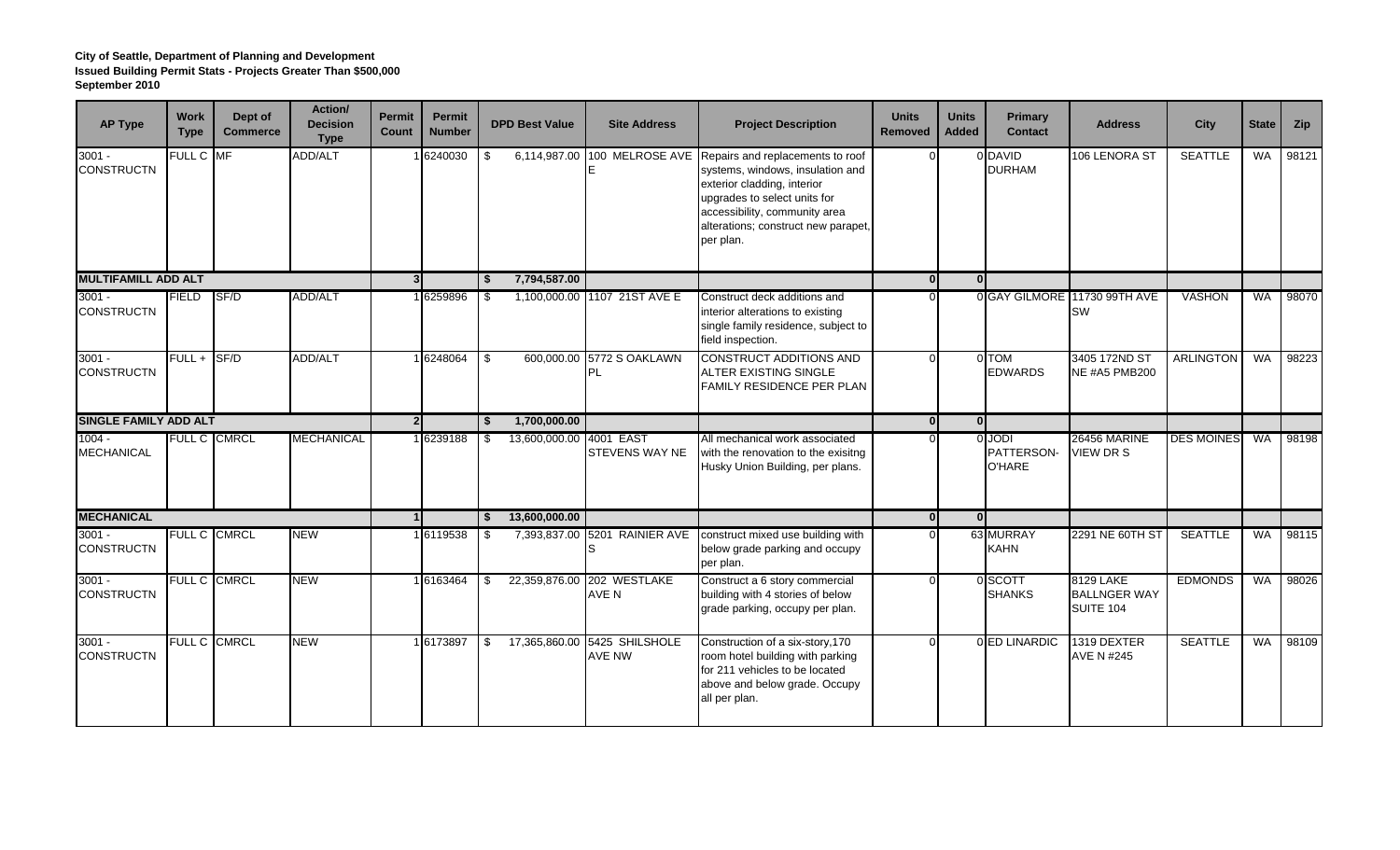| <b>AP Type</b>                | <b>Work</b><br><b>Type</b> | Dept of<br><b>Commerce</b> | Action/<br><b>Decision</b><br><b>Type</b> | <b>Permit</b><br><b>Count</b> | <b>Permit</b><br><b>Number</b> |      | <b>DPD Best Value</b> | <b>Site Address</b>                       | <b>Project Description</b>                                                                                                                                                                                                                                                                                | <b>Units</b><br><b>Removed</b> | <b>Units</b><br><b>Added</b> | Primary<br><b>Contact</b> | <b>Address</b>                   | City              | <b>State</b> | Zip   |
|-------------------------------|----------------------------|----------------------------|-------------------------------------------|-------------------------------|--------------------------------|------|-----------------------|-------------------------------------------|-----------------------------------------------------------------------------------------------------------------------------------------------------------------------------------------------------------------------------------------------------------------------------------------------------------|--------------------------------|------------------------------|---------------------------|----------------------------------|-------------------|--------------|-------|
| $3001 -$<br><b>CONSTRUCTN</b> | FULL C                     | <b>CMRCL</b>               | <b>NEW</b>                                |                               | 6232050                        | \$.  | 8,560,185.00          | 2622 CALIFORNIA<br>AVE SW                 | Phase I of II - Construction of a<br>mixed use building including<br>apartments and retail, construct<br>grocery store (Safeway) with<br>rooftop parking portion +<br>basement + 1st floor of mixed use<br>building and occupy grocery store<br>only per plan.                                            |                                |                              | 0 STEVE SEARS             | 1411 4TH AVE<br><b>STE 1306</b>  | <b>SEATTLE</b>    | <b>WA</b>    | 98101 |
| $3001 -$<br><b>CONSTRUCTN</b> | FULL C INST                |                            | <b>NEW</b>                                |                               | 6228719                        | -S   | 26,400,000.00         | 4273 EAST<br>STEVENS WAY NE               | Construct new classroom building<br>(Balmer Hall) for the University of<br>Washington and occupy per plan.                                                                                                                                                                                                |                                |                              | 0 JON O'HARE              | 26456 MARINE<br><b>VIEW DR S</b> | <b>DES MOINES</b> | <b>WA</b>    | 98198 |
| $3001 -$<br><b>CONSTRUCTN</b> | FULL C INST                |                            | <b>NEW</b>                                |                               | 1 6232601                      |      |                       | 1,000,000.00 9600 COLLEGE<br><b>WAY N</b> | Construct alterations to North<br>Seattle Community College<br>parking area and roads at the<br>north end of the parcel, including<br>providing 2 new Metro King<br>County bus stops and paving and<br>striping existing gravel parking lot<br>$(127$ spaces).                                            |                                |                              | 0 MATTHEW<br><b>SWOPE</b> | 506 SECOND<br>AVE SUITE 700      | <b>SEATTLE</b>    | <b>WA</b>    | 98104 |
| <b>NEW COMMERCIAL</b>         |                            |                            |                                           | 6 <sup>1</sup>                |                                | \$   | 83,079,758.00         |                                           |                                                                                                                                                                                                                                                                                                           | $\mathbf{0}$                   | 63                           |                           |                                  |                   |              |       |
| $3001 -$<br><b>CONSTRUCTN</b> | FULL C MF                  |                            | <b>NEW</b>                                |                               | 1 6145277                      | - \$ | 784,723.00            | 2988 SW AVALON<br><b>WAY</b>              | Construction of new 16 unit low-<br>income housing multifamily<br>structure and occupy, per plan.<br>See associated A/P #6257656 for<br>work on property to the South to<br>create egress path and court to<br>serve this site. Also see "No-<br>Build" covenant restriction on<br>property to the North. |                                |                              | 0 ALAN KEIMIG             | 216 A ST NW                      | <b>AUBURN</b>     | WA           | 98001 |
| $3001 -$<br><b>CONSTRUCTN</b> | FULL C MF                  |                            | <b>NEW</b>                                |                               | 6210859                        | \$   |                       | 5,186,855.00 151 JOHN ST                  | Construction of new apartment<br>bldg over enclosed parking per<br>plan.                                                                                                                                                                                                                                  |                                |                              | 41 JON O'HARE             | <b>26456 MARINE</b><br>VIEW DR S | <b>DES MOINES</b> | <b>WA</b>    | 98198 |